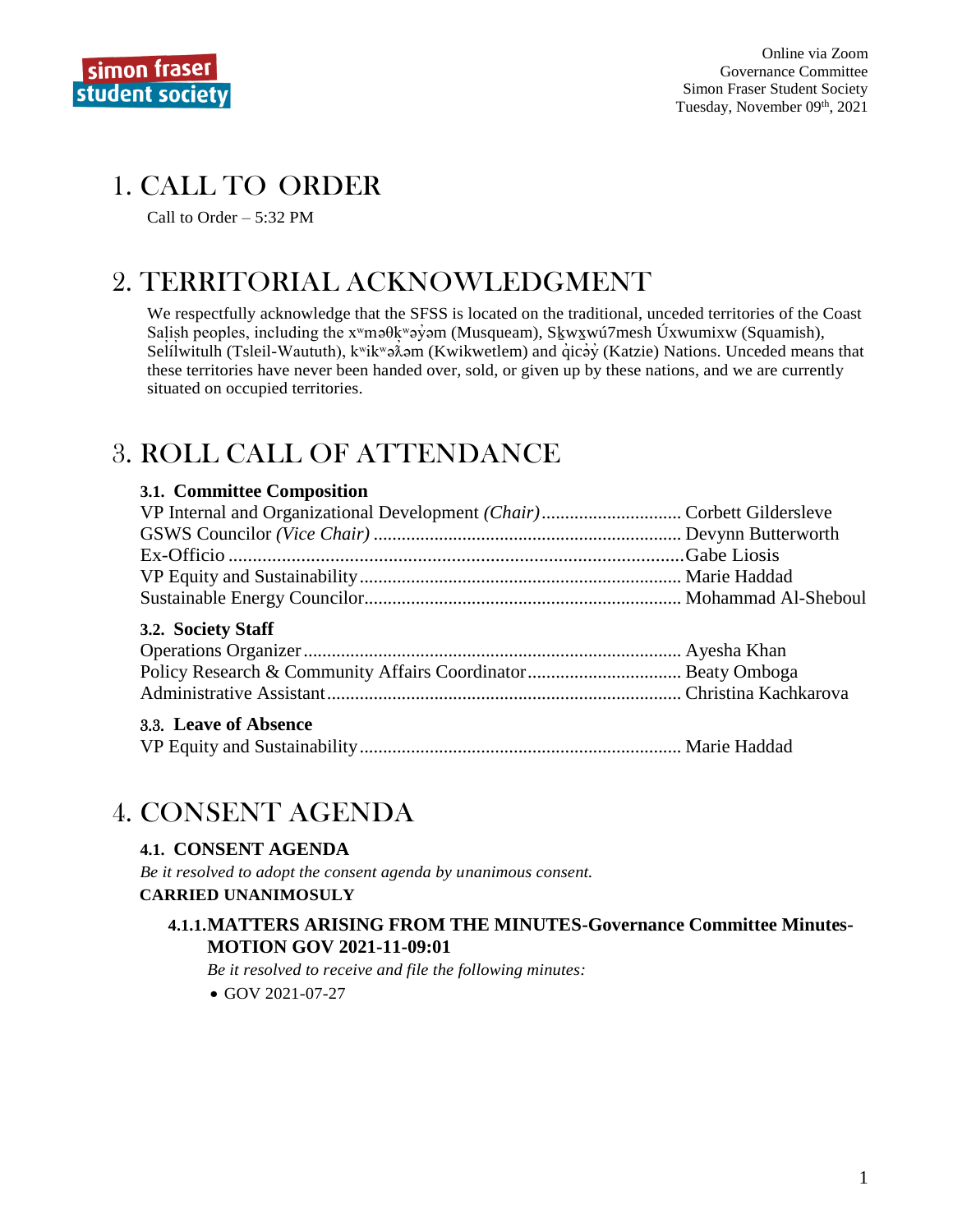# 5. ADOPTION OF THE AGENDA

#### **5.1. MOTION GOV 2021-11-09:02**

#### **Corbett/Devynn**

*Be it resolved to adopt the agenda as amended.* **CARRIED AS AMENDED**

- Discussion item Council Half Months Policy
- New Business Item Half Hours Policy

## 6. DISCUSSION ITEMS

#### **6.1. Governance Annual Plan**

#### **SUBMITTED BY:** VP Internal and Organizational Development "Corbett Gildersleve"

- VPIOD explained that the Annual Governance Plan had been delayed due to the AGM among other things. He explained that some of what needed to be decided included which committees were responsible for updating which policies. Beaty Omboga mentioned that she was working on this with Chairs.
- Other items that needed to be sorted out included ensuring that Fall referenda occurred regularly, either before or in-tandem with AGM, access to Archive for membership without needing to go through staff to make it more accessible. VPIOD added that dedicated training tied to committees needed to be created to ensure that committees had dedicated funds for student leadership. It was suggested that anything recorded in the minutes should be available in the Archive.
- VPESA suggested an Issues Policies regarding Mental Health as well as Bullying, Harassment, and Assault Policies which would require legal advisors. These could be worked on outside of governance.
- A comment was raised that FNSA Coordinator, BSSC, Accessibility Coordinators, and CMAC lack SOPs and need specialized SOPs beyond general operating policies.
- GSWS Councillor suggested looking into whether Executive duties need to be reduced or increased in order to be completed to allow for a better work balance. VPIOD added that and Executive SOP that covers what it means to be an Executive would also be beneficial.
- While there was not enough time to do a governance policy review, VPIOD suggested creating a timeline for policy review and analysis of its effectiveness. He suggested creating a basic structure and hosting more discussions in the Spring would be helpful.

#### **6.2. Policy Reviews and Issue Policies Development**

**SUBMITTED BY:** PRC Coordinator "Beaty Omboga"

- A suggestion was made to map a schedule for policy and SOP review.
- In response to a question about Council Policies from GSWS Councillors, VPIOD explained that By-laws could be changed through referenda or Member's Meetings and that policies could also be added through referenda. He suggested that while typically this was done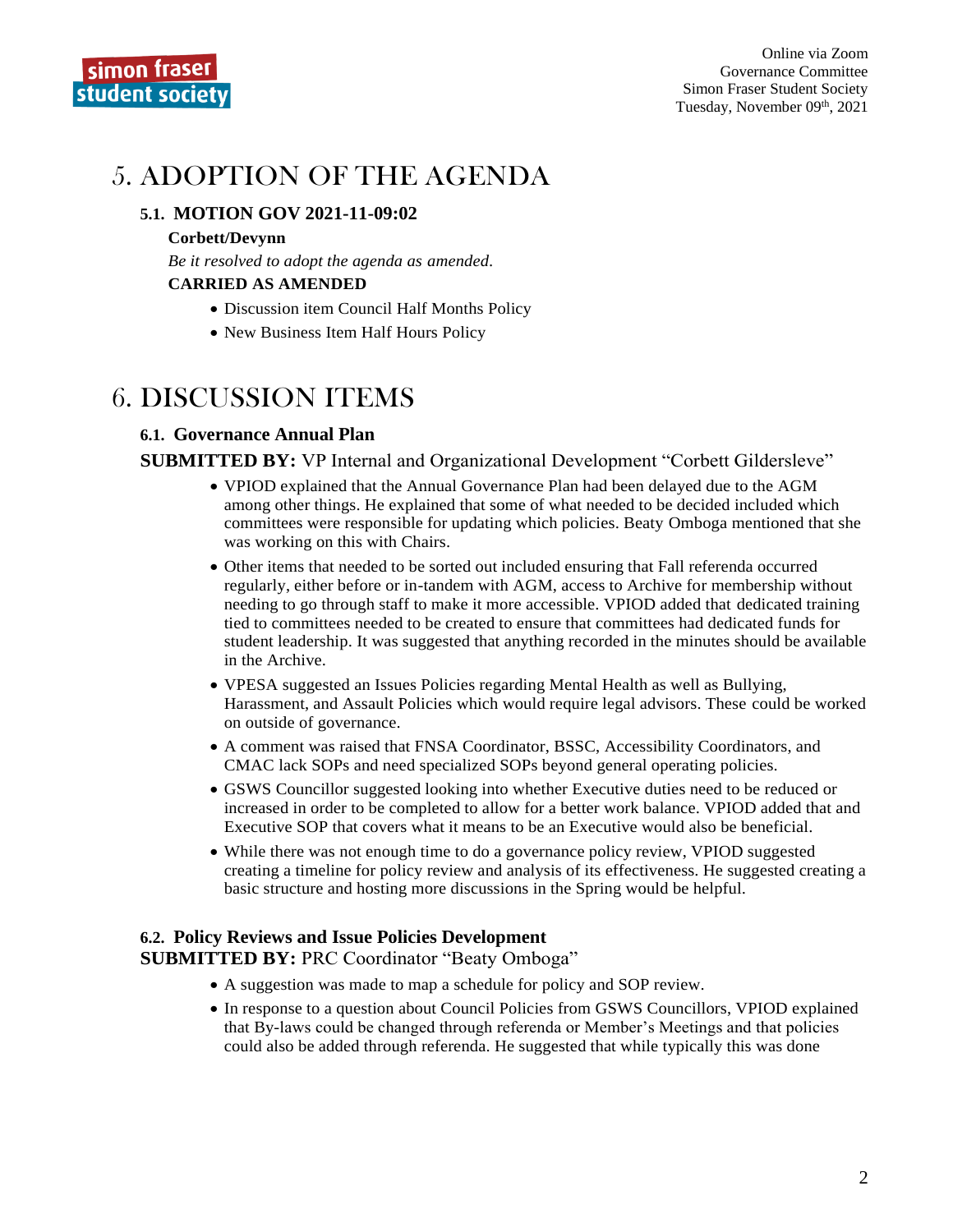

through Council, if Council was unable to make decision on a policy, it would then go to referendum. VPIOD explained that Council couldn't change these policies unless it was voted on by the members. As an example, he explained that if Bullying Issues Policies were passed through Council and wanted to be protected, they could be passed through referendum to ensure that Council could not simply vote to remove them.

- Beaty Omboga explained there needed to be a clear record keeper for the Society to ensure that, if the SFSS were to dissolve, someone would be accountable. She added that Sarah had started keeping records and digitalizing them but explained that she would need to meet with VPIOD to discuss amendments to the Societies Act.
- In terms of SOPs, Beaty Omboga explained that she had been receiving SOPs from staff which she had requested starting early August 2021. She added that once that one challenge was creating SOPs for new staff positions as these SOPs needed to be in line with policies and needed to be developed with input. Two positions that she raised as relevant were the Black Student Support Centre Coordinator and the Student Advocacy Coordinator.
- Beaty Omboga explained that there needed to be a more developed Privacy Policy created with developments in line with Personal Information Protection Act (PIPA). She mentioned that there should be training for staff, Executives, and the record keeper on changes to PIPA. *\*Beaty Omboga left the meeting at 5:50 PM*

#### **6.3. Council Half-Months Policy SUBMITTED BY:** VP Internal and Organizational Development "Corbett Gildersleve"

- During his discussion, VP Internal and Organizational Development referred to R-2 and R-3 Duties & Responsibilities of Non-Executive Councillors, Stipend Requirements. VPIOD explained that August, December, and April were considered half months. The half hours had existed prior to Summer 2015 when the minimum hours were removed, and the expectation was that Board members would not be committing as much time to their roles in these months as they would in other months.
- VPIOD explained that the Half Hours Policy was not returned during the Governance Restructuring in Spring 2020 but had only been noticed in Spring 2021 when GSWS Councilor had raised on OCEO why Executives had done half hours. VPIOD explained that it was a good policy to bring to Council to update policies.
- VPIOD explained that if Governance Committee had no issue with this policy, he would draft a Notice of Motion for the November 10<sup>th</sup>, 2021, Council meeting.
- Ex-Officio explained that he was in favour of this change and had been caught off guard when he realized that it was not a policy. He explained that while he found it hard to bring down hours, there would need to be some work strategy discussion about how to incentivize Executives to bring down their work hours to half hours.
- In response to a question from GSWS about whether or not this policy was realistic to be implemented before December 2021, VPIOD explained that if Council voted yes at the November 24<sup>th</sup>, 2021, meeting, then it could take effect in time for December 2021. He added that even if Council voted no, there would already be less meetings going on, leaving it harder to meet full work hours.
- VPIOD suggested creating a New Business Item in order to recommend this as a motion to Council.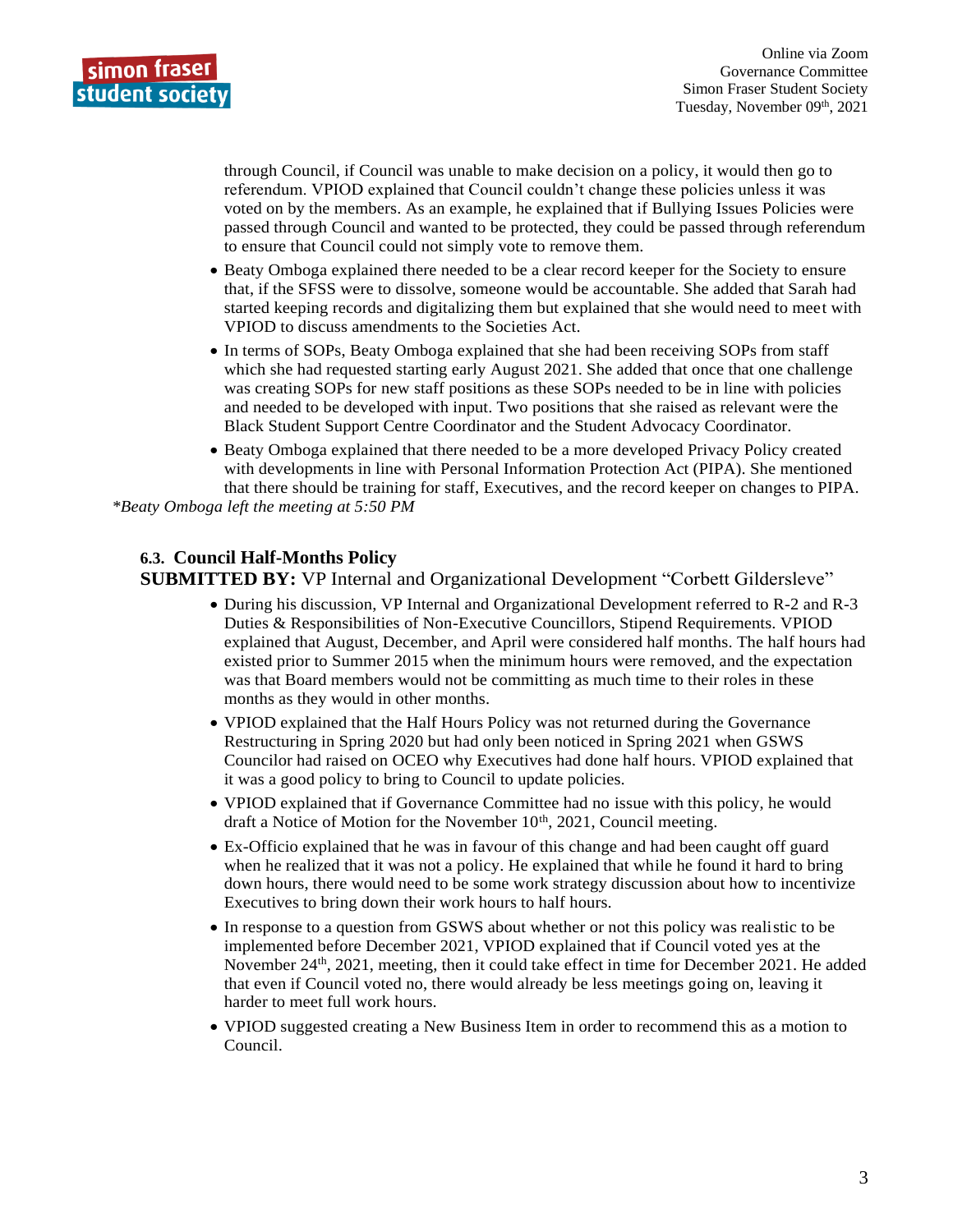

## 7. NEW BUSINESS

#### **7.1. Half Hours Policy-MOTION GOV 2021-11-09:03 SUBMITTED BY:** VP Internal and Organizational Development 'Corbett Gildersleve' **Gabe/Devynn**

*Whereas, past Council Policies included a reduction in expected hours without a reduction in stipend for the last month of each terms to accommodate final exams and projects for Council members*

*Whereas, these policies were removed from the Policies in 2015, along with the expected hours.*

*Whereas, in 2020, the Board of Directors brought back policies around expected hours for Executives and Board members to met semi-monthly.*

*Be it resolved recommend to Council to adopt the following policy changes as outlined in "Council Stipend Policies - Half Hours" document as attached.* **CARRIED UNANIMOUSLY**

## 8. ATTACHMENTS

**8.1. Council Stipend Policies - Half-Hours**

## 9. ADJOURNMENT

**9.1. MOTION GOV 2021-11-09:04 Devynn/ Gabe** *Be it resolved to adjourn the meeting at 6:12 PM* **CARRIED UNANIMOUSLY**